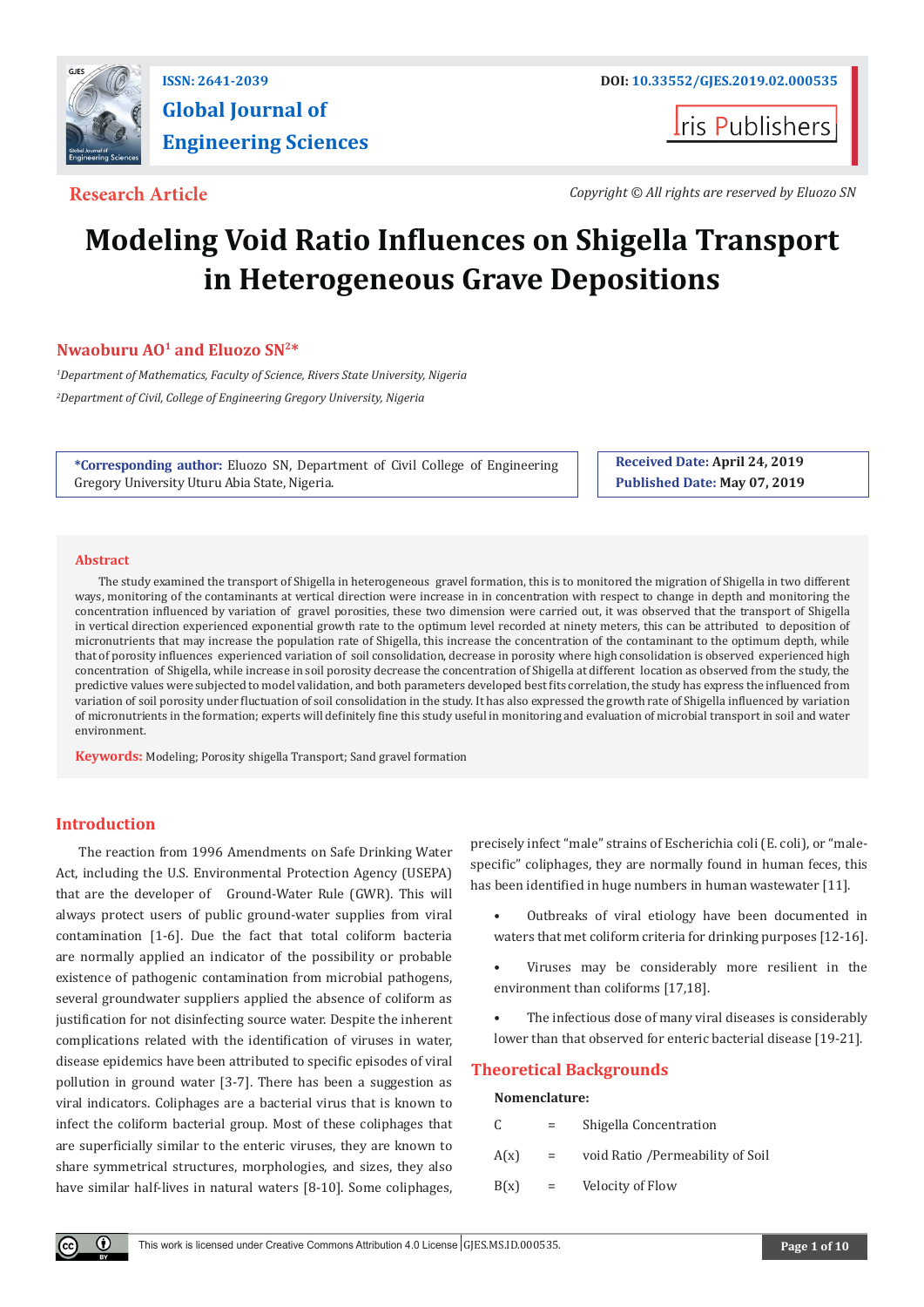$C-n-[\alpha 1x]$  = void ratio of soil

x = Depth () () 0 *<sup>n</sup> x d xd dc A C BC dx* ++= …………………(1)

Transform the above Bernoulli's Equation to a linear first order DE gives:

$$
\frac{dk}{dx} + (1-n)k = (1-n)B_{(x)}
$$
  
Let I.F =  $\ell^{-\alpha x_{1x}}$  ....... (2)

Use I.F to Solve (2) above

Hence, the general Solution becomes:

<sup>1</sup> <sup>1</sup> *<sup>B</sup> <sup>x</sup> <sup>C</sup> <sup>n</sup> Ce <sup>d</sup> <sup>A</sup>* <sup>−</sup> <sup>−</sup><sup>α</sup> =− + ………………………. (3)

#### **Materials and Method**

Standard laboratory experiment where performed to monitor Shigella using the standard method for the experiment at different formation, the soil deposition of the strata were collected in sequences base on the structural deposition of the lithology at different locations, this samples collected at different location generated variations at different depths producing different Shigella concentration through column experiment, from the pressure flow at different strata, the experimental result were compared with the theoretical values for the validation of the model.

#### **Results and Discussion**

Results and discussion are presented in tables including graphical representation for Shigella concentration (Tables 1-7).

**Table1:** Predictive and experimental values of shigella concentration at different depth.

| Depth [M]            | <b>Predictive Values [Conc. Mg/L]</b> | <b>Experimental Values [Conc. Mg/L]</b> |  |  |
|----------------------|---------------------------------------|-----------------------------------------|--|--|
| $\sqrt{3}$           | 0.030077637                           | 0.03                                    |  |  |
| $\boldsymbol{6}$     | 0.060155274                           | 0.06                                    |  |  |
| $\,9$                | 0.090232911                           | 0.09                                    |  |  |
| 12                   | 0.120310548                           | 0.12                                    |  |  |
| 15                   | 0.150388185                           | 0.15                                    |  |  |
| 18                   | 0.180465822                           | 0.18                                    |  |  |
| $21\,$               | 0.210543459                           | 0.21                                    |  |  |
| 24                   | 0.240621096                           | 0.24                                    |  |  |
| 27                   | 0.270698733                           | 0.27                                    |  |  |
| $30\,$               | 0.30077637                            | 0.33                                    |  |  |
| 33                   | 0.330854007                           | 0.33                                    |  |  |
| 36                   | 0.360931644                           | 0.36                                    |  |  |
| 39                   | 0.391009281                           | 0.39                                    |  |  |
| 42                   | 0.421086918                           | 0.42                                    |  |  |
| 45                   | 0.451164555                           | 0.45                                    |  |  |
| 48                   | 0.481242192                           | 0.48                                    |  |  |
| 51                   | 0.511319829                           | 0.51                                    |  |  |
| 54                   | 0.541397466                           | 0.54                                    |  |  |
| 57                   | 0.571475103                           | 0.57                                    |  |  |
| 60                   | 0.60155274                            |                                         |  |  |
| 63                   | 0.631630377                           | 0.63                                    |  |  |
| 66                   | 0.661708014                           | 0.66                                    |  |  |
| 69                   | 0.691785651                           | 0.69                                    |  |  |
| 71                   | 0.711837409                           | 0.71                                    |  |  |
| 74                   | 0.741915046                           | 0.74                                    |  |  |
| 77                   | 0.771992683                           | 0.77                                    |  |  |
| 80                   | 0.80207032                            | 0.84                                    |  |  |
| 83                   | 0.832147957                           | 0.83                                    |  |  |
| 86                   | 0.862225594                           | 0.86                                    |  |  |
| 89                   | 0.892303231                           | 0.89                                    |  |  |
| $90\,$<br>0.90232911 |                                       | 0.93                                    |  |  |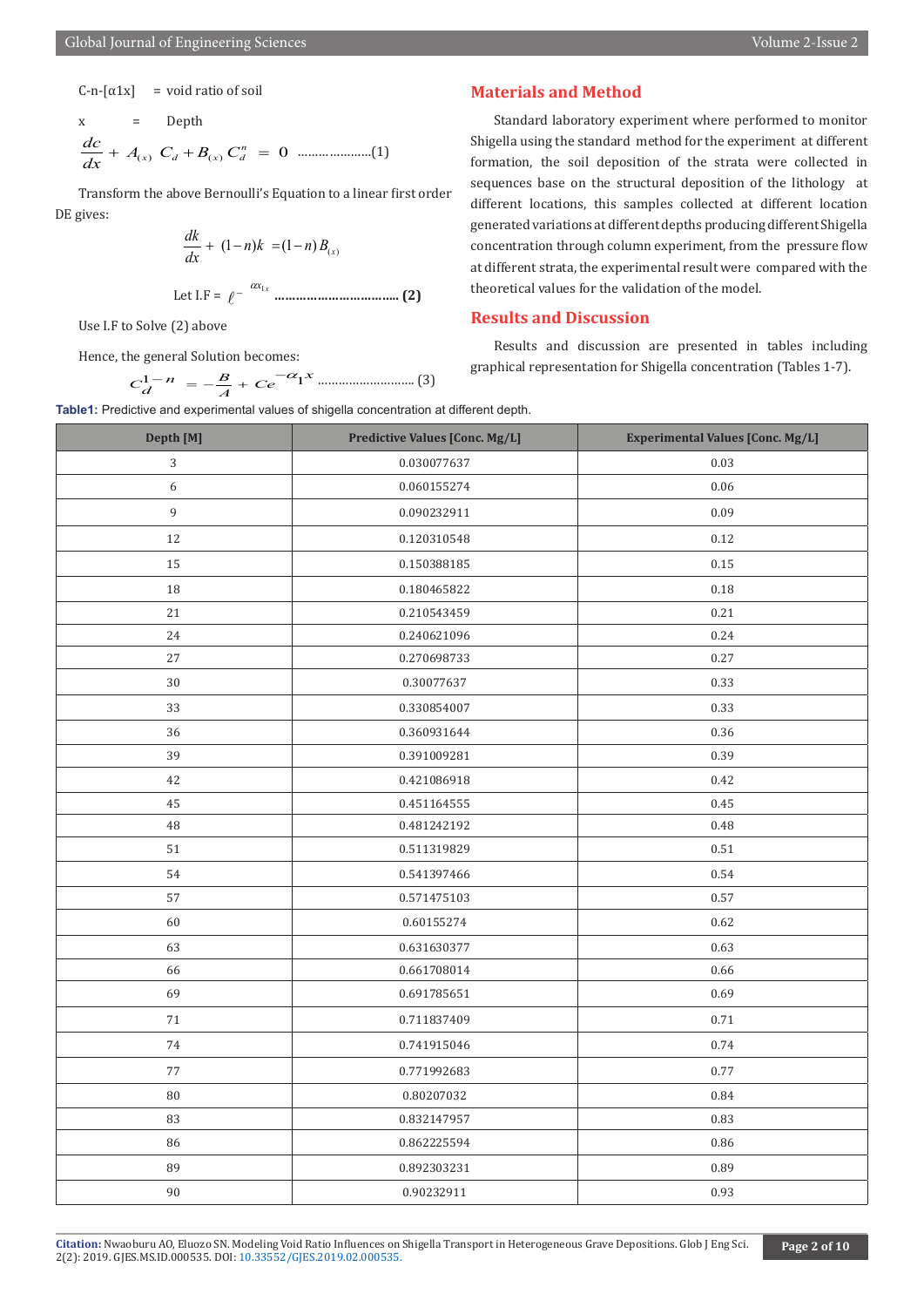**Table 2:** Predictive and experimental values of shigella concentration at different depth.

| Depth [M]        | <b>Predictive Values [Conc. Mg/L]</b> | <b>Experimental Values [Conc. Mg/L]</b> |  |  |
|------------------|---------------------------------------|-----------------------------------------|--|--|
| 3                | 0.024625489                           | 0.0246                                  |  |  |
| $\boldsymbol{6}$ | 0.049250977                           | 0.0492                                  |  |  |
| $\boldsymbol{9}$ | 0.073876466                           | 0.0738                                  |  |  |
| 12               | 0.098501954                           | 0.0984                                  |  |  |
| 15               | 0.123127443                           | 0.123                                   |  |  |
| 18               | 0.147752931                           | 0.1476                                  |  |  |
| 21               | 0.17237842                            | 0.1722                                  |  |  |
| 24               | 0.197003908                           | 0.1968                                  |  |  |
| 27               | 0.221629397                           | 0.2214                                  |  |  |
| $30\,$           | 0.246254885                           | 0.246                                   |  |  |
| 33               | 0.270880374                           | 0.2706                                  |  |  |
| 36               | 0.295505862                           | 0.2952                                  |  |  |
| 39               | 0.320131351                           | 0.3198                                  |  |  |
| 42               | 0.344756839                           | 0.3444                                  |  |  |
| 45               | 0.369382328                           | 0.369                                   |  |  |
| 48               | 0.394007816                           | 0.3936                                  |  |  |
| 51               | 0.418633305                           | 0.4182                                  |  |  |
| 54               | 0.443258793<br>0.4428                 |                                         |  |  |
| 57               | 0.467884282                           | 0.4674                                  |  |  |
| 60               | 0.49250977                            | 0.492                                   |  |  |
| 63               | 0.517135259                           | 0.5166                                  |  |  |
| 66               | 0.541760747<br>0.5412                 |                                         |  |  |
| 69               | 0.566386236<br>0.5658                 |                                         |  |  |
| 71               | 0.582803228                           | 0.5822                                  |  |  |
| 74               | 0.607428717                           | 0.6068                                  |  |  |
| 77               | 0.632054205                           | 0.6314                                  |  |  |
| $80\,$           | 0.656679694                           | 0.656                                   |  |  |
| 83               | 0.681305182                           | 0.6806                                  |  |  |
| 86               | 0.705930671                           | 0.7052                                  |  |  |
| 89               | 0.730556159                           | 0.7298                                  |  |  |
| 90               | 0.738764655                           | 0.738                                   |  |  |

**Table 3:** Predictive and experimental values of shigella concentration at different depth.

| Depth [M] | <b>Predictive Values [Conc. Mg/L]</b> | <b>Experimental Values [Conc. Mg/L]</b> |  |  |
|-----------|---------------------------------------|-----------------------------------------|--|--|
| 3         | 0.020161645<br>0.0201                 |                                         |  |  |
| 6         | 0.04032329                            | 0.0402                                  |  |  |
| 9         | 0.060484934                           | 0.0603                                  |  |  |
| 12        | 0.080646579                           | 0.0804                                  |  |  |
| 15        | 0.100808224                           | 0.1005                                  |  |  |
| 18        | 0.120969869                           | 0.1206                                  |  |  |
| 21        | 0.141131513                           | 0.1407                                  |  |  |
| 24        | 0.161293158                           | 0.1608                                  |  |  |
| 27        | 0.181454803                           | 0.1809                                  |  |  |
| 30        | 0.201616448<br>0.201                  |                                         |  |  |
| 33        | 0.221778092<br>0.2211                 |                                         |  |  |
| 36        | 0.241939737                           | 0.2412                                  |  |  |
| 39        | 0.262101382                           | 0.2613                                  |  |  |
| 42        | 0.282263027                           | 0.2814                                  |  |  |
| 45        | 0.3015<br>0.302424671                 |                                         |  |  |
| 48        | 0.322586316<br>0.3216                 |                                         |  |  |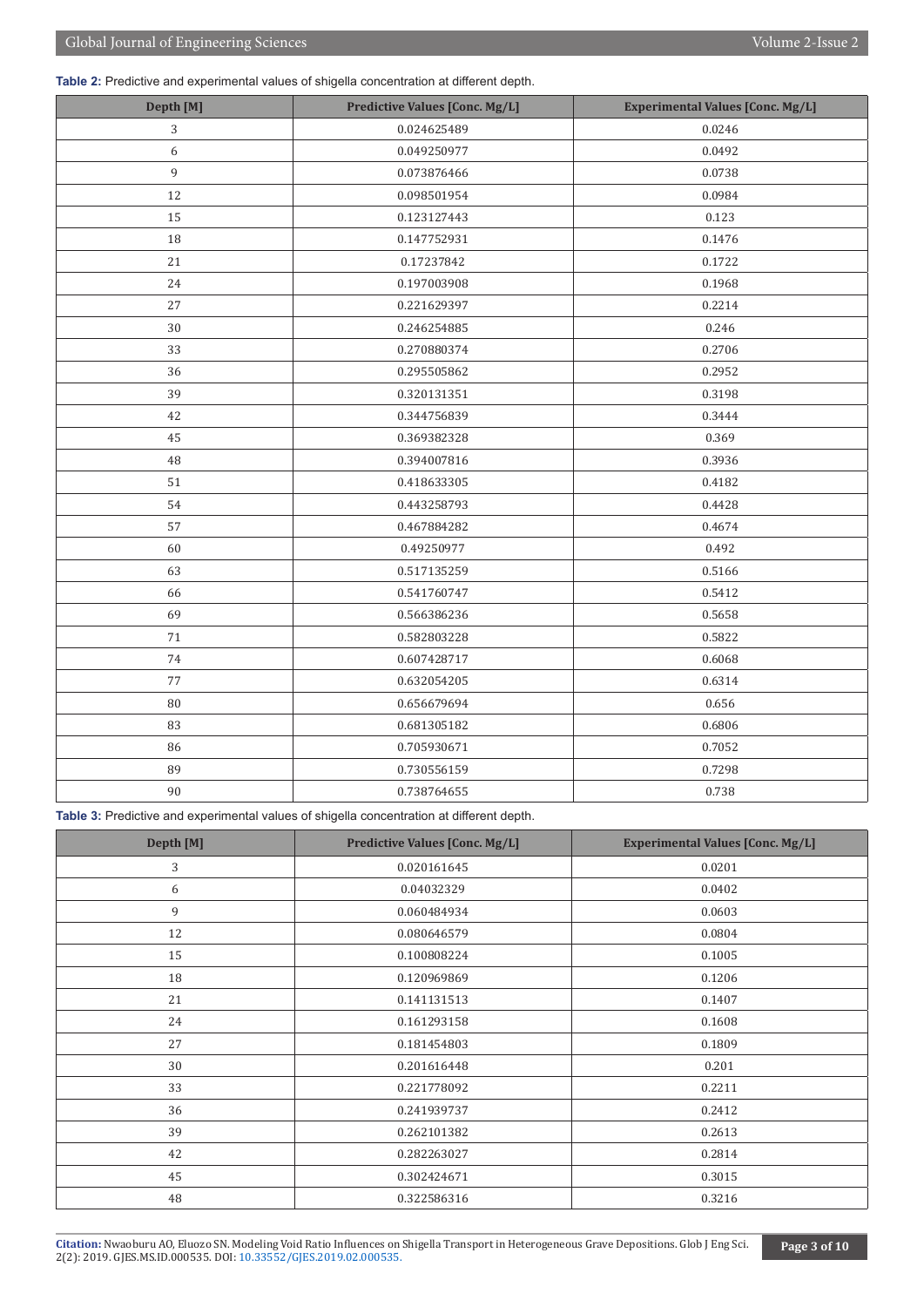| 51                | 0.342747961 | 0.3417 |  |  |
|-------------------|-------------|--------|--|--|
| 54                | 0.362909606 | 0.3618 |  |  |
| 57                | 0.38307125  | 0.3819 |  |  |
| 60                | 0.403232895 | 0.402  |  |  |
| 63                | 0.42339454  | 0.4221 |  |  |
| 66                | 0.443556185 | 0.4422 |  |  |
| 69<br>0.463717829 |             | 0.4623 |  |  |
| 71                | 0.477158926 | 0.4757 |  |  |
| 74                | 0.497320571 | 0.4958 |  |  |
| 77<br>0.517482215 |             | 0.5159 |  |  |
| 80                | 0.53764386  | 0.536  |  |  |
| 83<br>0.557805505 |             | 0.5561 |  |  |
| 86                | 0.57796715  | 0.5762 |  |  |
| 89                | 0.598128794 | 0.5963 |  |  |
| 90<br>0.604849343 |             | 0.603  |  |  |

**Table 4:** Predictive and experimental values of shigella concentration at different depth.

| Depth [M]             | <b>Predictive Values [Conc. Mg/L]</b> | <b>Experimental Values [Conc. Mg/L]</b> |  |  |
|-----------------------|---------------------------------------|-----------------------------------------|--|--|
| 3                     | 0.014936114                           | 0.015                                   |  |  |
| $\boldsymbol{6}$      | 0.029872228                           | 0.032                                   |  |  |
| 9                     | 0.044808341                           | 0.045                                   |  |  |
| 12                    | 0.059744455                           | 0.065                                   |  |  |
| 15                    | 0.074680569                           | 0.075                                   |  |  |
| $18\,$                | 0.089616683                           | 0.093                                   |  |  |
| 21                    | 0.104552797                           | 0.105                                   |  |  |
| 24                    | 0.11948891                            | 0.122                                   |  |  |
| 27                    | 0.134425024                           | 0.135                                   |  |  |
| 30                    | 0.149361138                           | 0.155                                   |  |  |
| 33                    | 0.164297252                           | 0.165                                   |  |  |
| 36                    | 0.179233365                           | 0.183                                   |  |  |
| 39                    | 0.194169479                           | 0.195                                   |  |  |
| 42                    | 0.209105593                           | 0.212                                   |  |  |
| 45                    | 0.224041707                           | 0.225                                   |  |  |
| 48                    | 0.238977821                           | 0.243                                   |  |  |
| 51                    | 0.253913934                           | 0.255                                   |  |  |
| 54                    | 0.268850048                           | 0.275                                   |  |  |
| 57                    | 0.283786162                           | 0.285                                   |  |  |
| 60                    | 0.298722276                           | 0.322                                   |  |  |
| 63                    | 0.31365839                            | 0.315                                   |  |  |
| 66                    | 0.328594503                           | 0.333                                   |  |  |
| 69                    | 0.343530617                           | 0.345                                   |  |  |
| 71                    | 0.353488026                           | 0.355                                   |  |  |
| 74                    | 0.36842414                            | 0.374                                   |  |  |
| 77                    | 0.383360254                           | 0.385                                   |  |  |
| $\rm 80$              | 0.398296368                           | 0.423                                   |  |  |
| 83                    | 0.413232481                           | 0.415                                   |  |  |
| 86                    | 0.428168595                           | 0.435                                   |  |  |
| 89                    | 0.443104709<br>0.445                  |                                         |  |  |
| $90\,$<br>0.448083414 |                                       | 0.455                                   |  |  |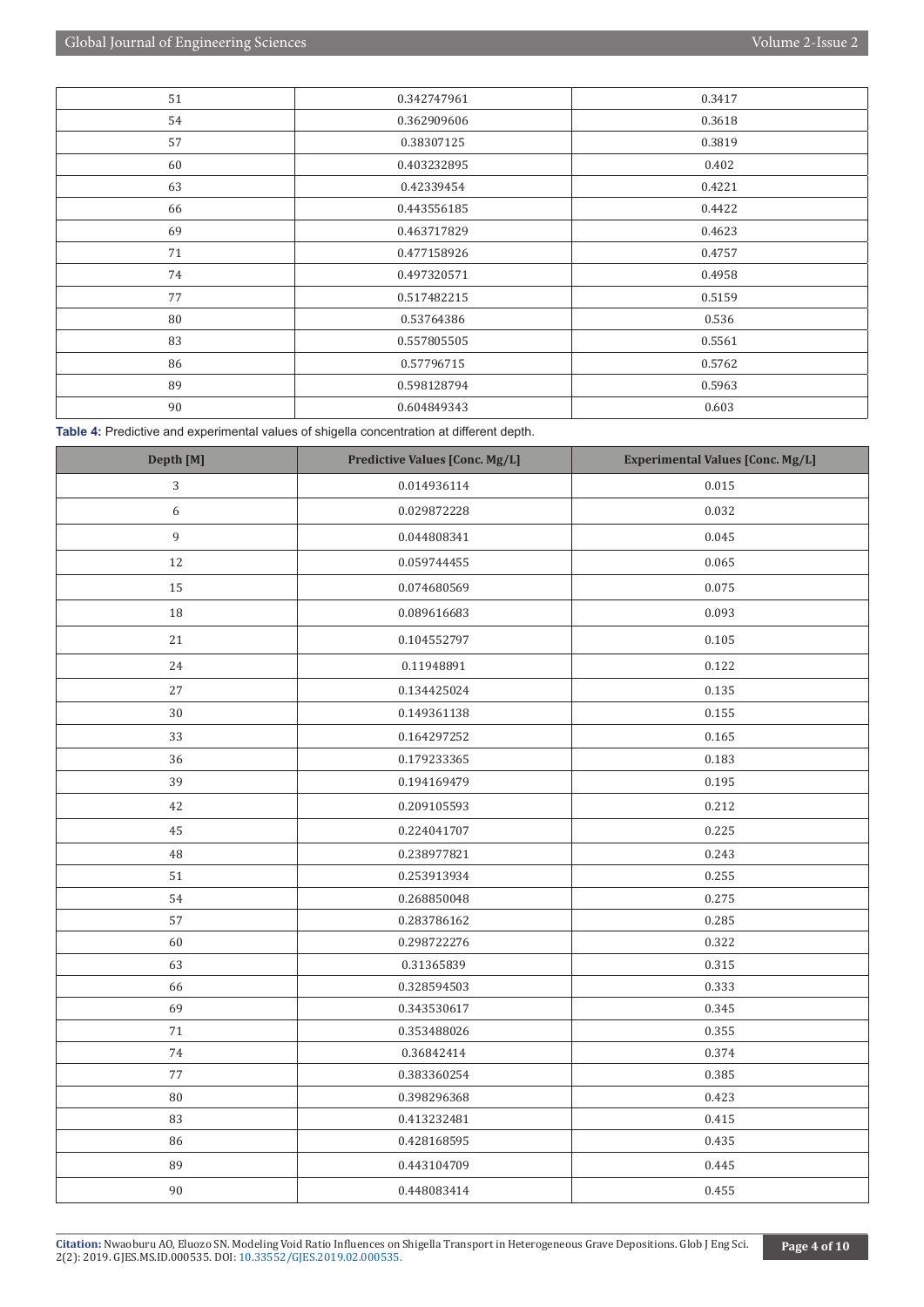**Table 5:** Predictive and experimental values of shigella concentration at different depth.

| Depth [M] | <b>Predictive Values [Conc. Mg/L]</b> | <b>Experimental Values [Conc. Mg/L]</b> |  |  |
|-----------|---------------------------------------|-----------------------------------------|--|--|
| 3         | 0.009<br>0.009059211                  |                                         |  |  |
| 6         | 0.018118422                           | 0.018                                   |  |  |
| 9         | 0.027177633                           | 0.027                                   |  |  |
| 12        | 0.036236844                           | 0.036                                   |  |  |
| 15        | 0.045296055                           | 0.045                                   |  |  |
| 18        | 0.054355266                           | 0.054                                   |  |  |
| 21        | 0.063414477                           | 0.063                                   |  |  |
| 24        | 0.072473688                           | 0.072                                   |  |  |
| 27        | 0.081532899                           | 0.081                                   |  |  |
| 30        | 0.090592109                           | 0.091                                   |  |  |
| 33        | 0.09965132                            | 0.099                                   |  |  |
| 36        | 0.108710531                           | 0.108                                   |  |  |
| 39        | 0.117769742                           | 0.117                                   |  |  |
| 42        | 0.126828953                           | 0.126                                   |  |  |
| 45        | 0.135888164                           | 0.135                                   |  |  |
| 48        | 0.144947375                           | 0.144                                   |  |  |
| $51\,$    | 0.154006586                           | 0.153                                   |  |  |
| 54        | 0.163065797                           | 0.162                                   |  |  |
| 57        | 0.172125008                           | 0.171                                   |  |  |
| 60        | 0.181184219                           | 0.182                                   |  |  |
| 63        | 0.19024343                            | 0.189                                   |  |  |
| 66        | 0.199302641                           | 0.198                                   |  |  |
| 69        | 0.208361852                           | 0.207                                   |  |  |
| 71        | 0.214401326<br>0.213                  |                                         |  |  |
| 74        | 0.223460537                           | 0.222                                   |  |  |
| $77\,$    | 0.232519748<br>0.231                  |                                         |  |  |
| $80\,$    | 0.241578959<br>0.242                  |                                         |  |  |
| 83        | 0.25063817                            | 0.249                                   |  |  |
| 86        | 0.259697381                           | 0.258                                   |  |  |
| 89        | 0.268756591                           | 0.267                                   |  |  |
| 90        | 0.271776328                           | 0.275                                   |  |  |

**Table 6:** Predictive and experimental values of shigella concentration at different depth.

| Depth [M] | <b>Predictive Values [Conc. Mg/L]</b> | <b>Experimental Values [Conc. Mg/L]</b> |  |  |
|-----------|---------------------------------------|-----------------------------------------|--|--|
| 3         | 0.005494689                           | 0.0054                                  |  |  |
| 6         | 0.010989378                           | 0.0108                                  |  |  |
| 9         | 0.016484068                           | 0.0162                                  |  |  |
| 12        | 0.021978757                           | 0.0216                                  |  |  |
| 15        | 0.027473446                           | 0.0273                                  |  |  |
| 18        | 0.032968135                           | 0.0324                                  |  |  |
| 21        | 0.038462824                           | 0.0378                                  |  |  |
| 24        | 0.043957514                           | 0.0432                                  |  |  |
| 27        | 0.049452203                           | 0.0486                                  |  |  |
| 30        | 0.054946892                           | 0.0542                                  |  |  |
| 33        | 0.0594<br>0.060441581                 |                                         |  |  |
| 36        | 0.06593627                            | 0.0648                                  |  |  |
| 39        | 0.07143096                            | 0.0702                                  |  |  |
| 42        | 0.076925649                           | 0.0756                                  |  |  |
| 45        | 0.082420338                           | 0.0812                                  |  |  |
| 48        | 0.087915027                           | 0.0864                                  |  |  |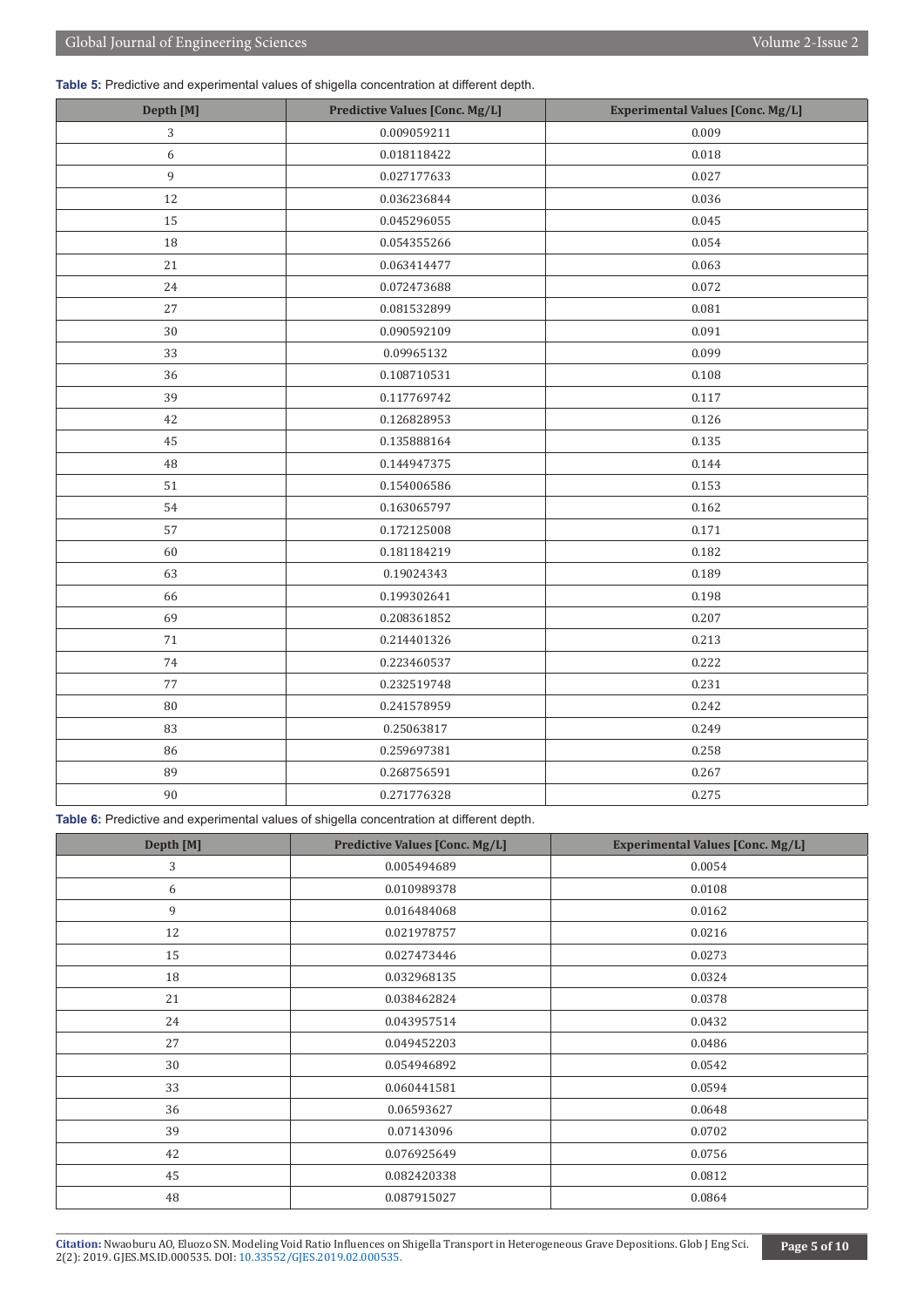| 51                | 0.093409716 | 0.0918 |  |  |
|-------------------|-------------|--------|--|--|
| 54                | 0.098904406 | 0.0972 |  |  |
| 57                | 0.104399095 | 0.1026 |  |  |
| 60                | 0.109893784 | 0.1082 |  |  |
| 63                | 0.115388473 | 0.1134 |  |  |
| 66                | 0.120883162 | 0.1188 |  |  |
| 69                | 0.126377851 | 0.1242 |  |  |
| 71<br>0.130040978 |             | 0.1278 |  |  |
| 74<br>0.135535667 |             | 0.1332 |  |  |
| 77<br>0.141030356 |             | 0.1386 |  |  |
| 80<br>0.146525045 |             | 0.1443 |  |  |
| 83                | 0.152019734 | 0.1494 |  |  |
| 86                | 0.157514424 | 0.1548 |  |  |
| 89                | 0.163009113 | 0.1602 |  |  |
| 90                | 0.164840676 | 0.1621 |  |  |

**Table 7:** Variation of shigella concentration at different depth.

| Soil porosity   | 0.23    | 0.25    | 0.27    | 0.3     | 0.35    | 0.4     |
|-----------------|---------|---------|---------|---------|---------|---------|
| 3m              | 0.03008 | 0.02463 | 0.02016 | 0.01494 | 0.00906 | 0.00549 |
| 6m              | 0.06016 | 0.04925 | 0.04032 | 0.02987 | 0.01812 | 0.01099 |
| 9 <sub>m</sub>  | 0.09023 | 0.07388 | 0.06048 | 0.04481 | 0.02718 | 0.01648 |
| 12m             | 0.12031 | 0.0985  | 0.08065 | 0.05974 | 0.03624 | 0.02198 |
| 15m             | 0.15039 | 0.12313 | 0.10081 | 0.07468 | 0.0453  | 0.02747 |
| 18 <sub>m</sub> | 0.18047 | 0.14775 | 0.12097 | 0.08962 | 0.05436 | 0.03297 |
| 21 <sub>m</sub> | 0.21054 | 0.17238 | 0.14113 | 0.10455 | 0.06341 | 0.03846 |
| 24m             | 0.24062 | 0.197   | 0.16129 | 0.11949 | 0.07247 | 0.04396 |
| 27m             | 0.2707  | 0.22163 | 0.18145 | 0.13443 | 0.08153 | 0.04945 |
| 30 <sub>m</sub> | 0.30078 | 0.24625 | 0.20162 | 0.14936 | 0.09059 | 0.05495 |
| 33 <sub>m</sub> | 0.33085 | 0.27088 | 0.22178 | 0.1643  | 0.09965 | 0.06044 |
| 36m             | 0.36093 | 0.29551 | 0.24194 | 0.17923 | 0.10871 | 0.06594 |
| 39m             | 0.39101 | 0.32013 | 0.2621  | 0.19417 | 0.11777 | 0.07143 |
| 42m             | 0.42109 | 0.34476 | 0.28226 | 0.20911 | 0.12683 | 0.07693 |
| 45m             | 0.45116 | 0.36938 | 0.30242 | 0.22404 | 0.13589 | 0.08242 |
| 48m             | 0.48124 | 0.39401 | 0.32259 | 0.23898 | 0.14495 | 0.08792 |
| 51 <sub>m</sub> | 0.51132 | 0.41863 | 0.34275 | 0.25391 | 0.15401 | 0.09341 |
| 54m             | 0.5414  | 0.44326 | 0.36291 | 0.26885 | 0.16307 | 0.0989  |
| 57m             | 0.57148 | 0.46788 | 0.38307 | 0.28379 | 0.17213 | 0.1044  |
| 60 <sub>m</sub> | 0.60155 | 0.49251 | 0.40323 | 0.29872 | 0.18118 | 0.10989 |
| 63m             | 0.63163 | 0.51714 | 0.42339 | 0.31366 | 0.19024 | 0.11539 |
| 66m             | 0.66171 | 0.54176 | 0.44356 | 0.32859 | 0.1993  | 0.12088 |
| 69m             | 0.69179 | 0.56639 | 0.46372 | 0.34353 | 0.20836 | 0.12638 |
| 71m             | 0.71184 | 0.5828  | 0.47716 | 0.35349 | 0.2144  | 0.13004 |
| 74m             | 0.74192 | 0.60743 | 0.49732 | 0.36842 | 0.22346 | 0.13554 |
| 77m             | 0.77199 | 0.63205 | 0.51748 | 0.38336 | 0.23252 | 0.14103 |
| 80m             | 0.80207 | 0.65668 | 0.53764 | 0.3983  | 0.24158 | 0.14653 |
| 83m             | 0.83215 | 0.68131 | 0.55781 | 0.41323 | 0.25064 | 0.15202 |
| 86m             | 0.86223 | 0.70593 | 0.57797 | 0.42817 | 0.2597  | 0.15751 |
| 89m             | 0.8923  | 0.73056 | 0.59813 | 0.4431  | 0.26876 | 0.16301 |
| 90 <sub>m</sub> | 0.90233 | 0.73876 | 0.60485 | 0.44808 | 0.27178 | 0.16484 |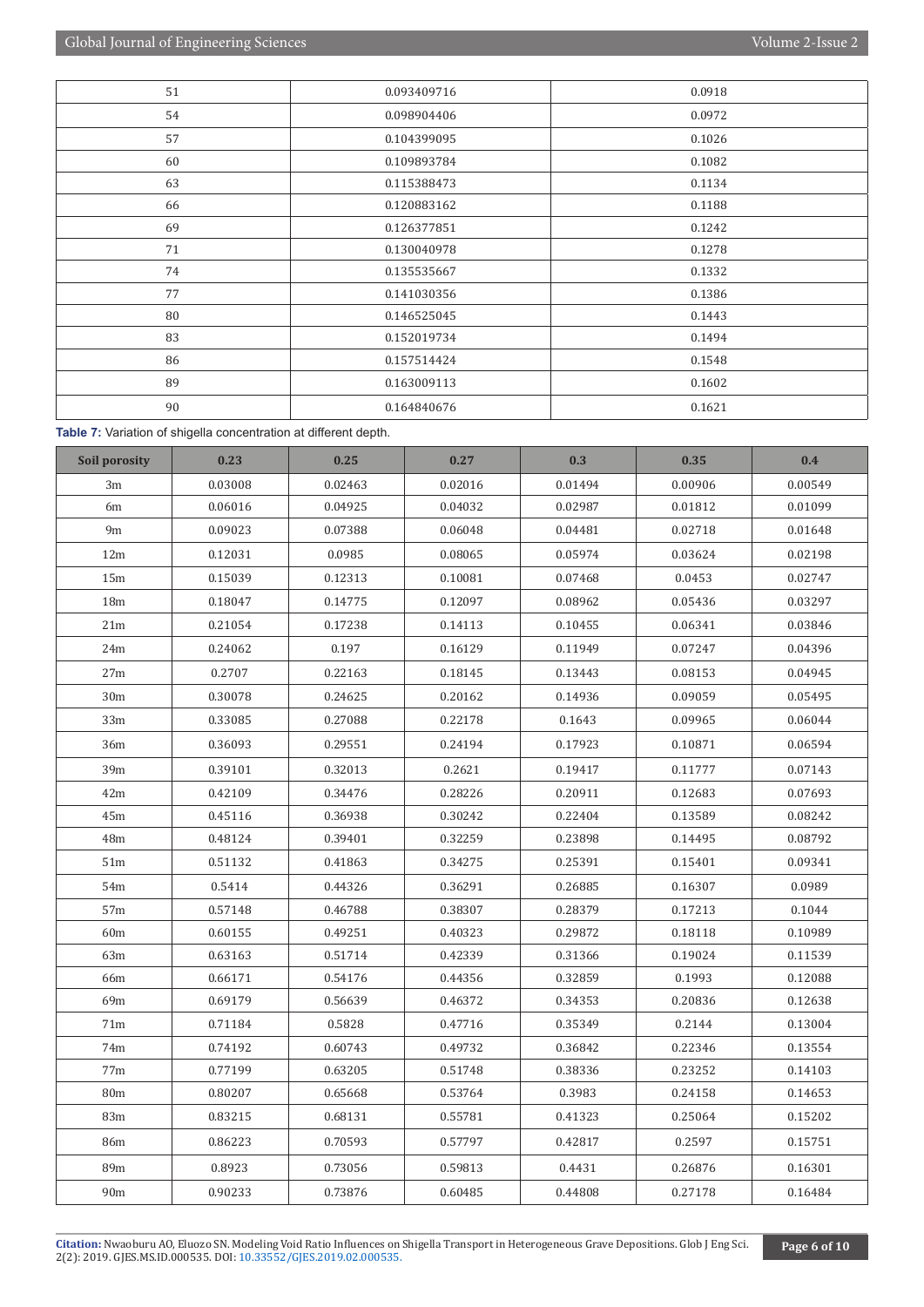Figures 1-7 explain the behavior of the system in terms of growth rate of Shigella in heterogeneous grave depositions, the figures experienced linear trend under exponential condition, the transport of the microbes observed increase with respect to depth, but the concentration were observed in different rates, the simulation express the behavior of Shigella migration in gravel deposition, these condition were expressed from various figures as it explained the influence of heterogeneous structure of the formation to be insignificant from the observed effect on the rate of concentration, because it express linear growth rate to the optimum depth, increase in concentration with respect to increase in depth were observed from all the figures, the experimental values compared favorably well with the predictive values, the optimum rate of concentration recorded at ninety meters, but the rate of concentration varies based on the porosity depositions of gravel in the study location, figure seven observed the rate of porosity variation with respect to variation of concentration in different depositions and locations, the figure experienced consolidation of porosity variation in the lithe structures of the formation, thus the concentration observed increase at high consolidation of the porosity, but suddenly decrease in concentration were it experienced decrease in consolidation thus high increase in porosity of the formation. The figure explained the influenced from soil porosity in various deposition of the formation.



Figure 1: Predictive and experimental values of shigella concentration at different depth.



**Citation**: Nwaoburu AO, Eluozo SN. [Modeling Void Ratio Influences on](http://dx.doi.org/10.33552/GJES.2019.02.000535) Shigella Transport in Heterogeneous Grave Depositions. Glob J Eng Sci.<br>2(2): 2019. GJES.MS.ID.000535. DOI: 10.33552/GJES.2019.02.000535.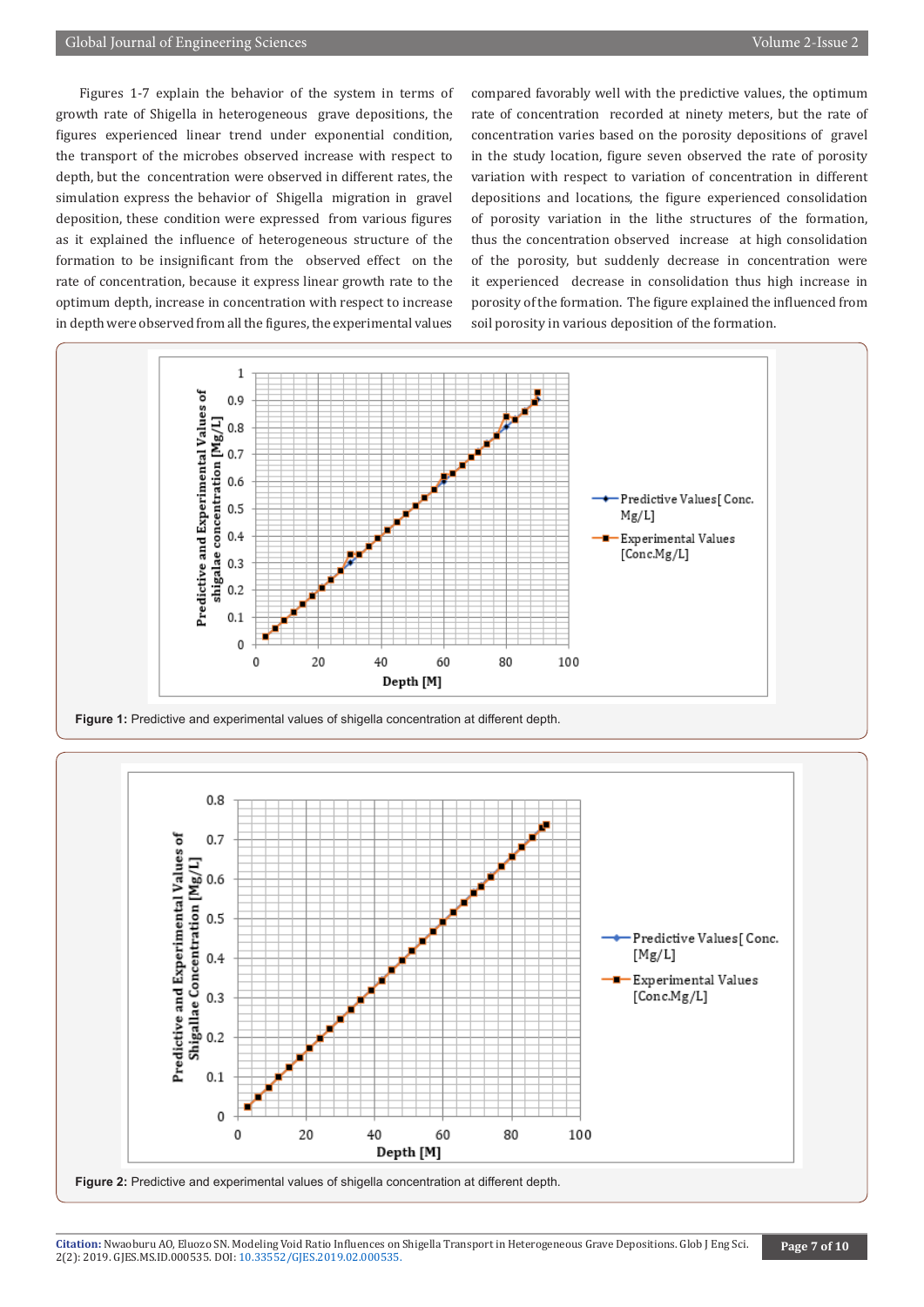





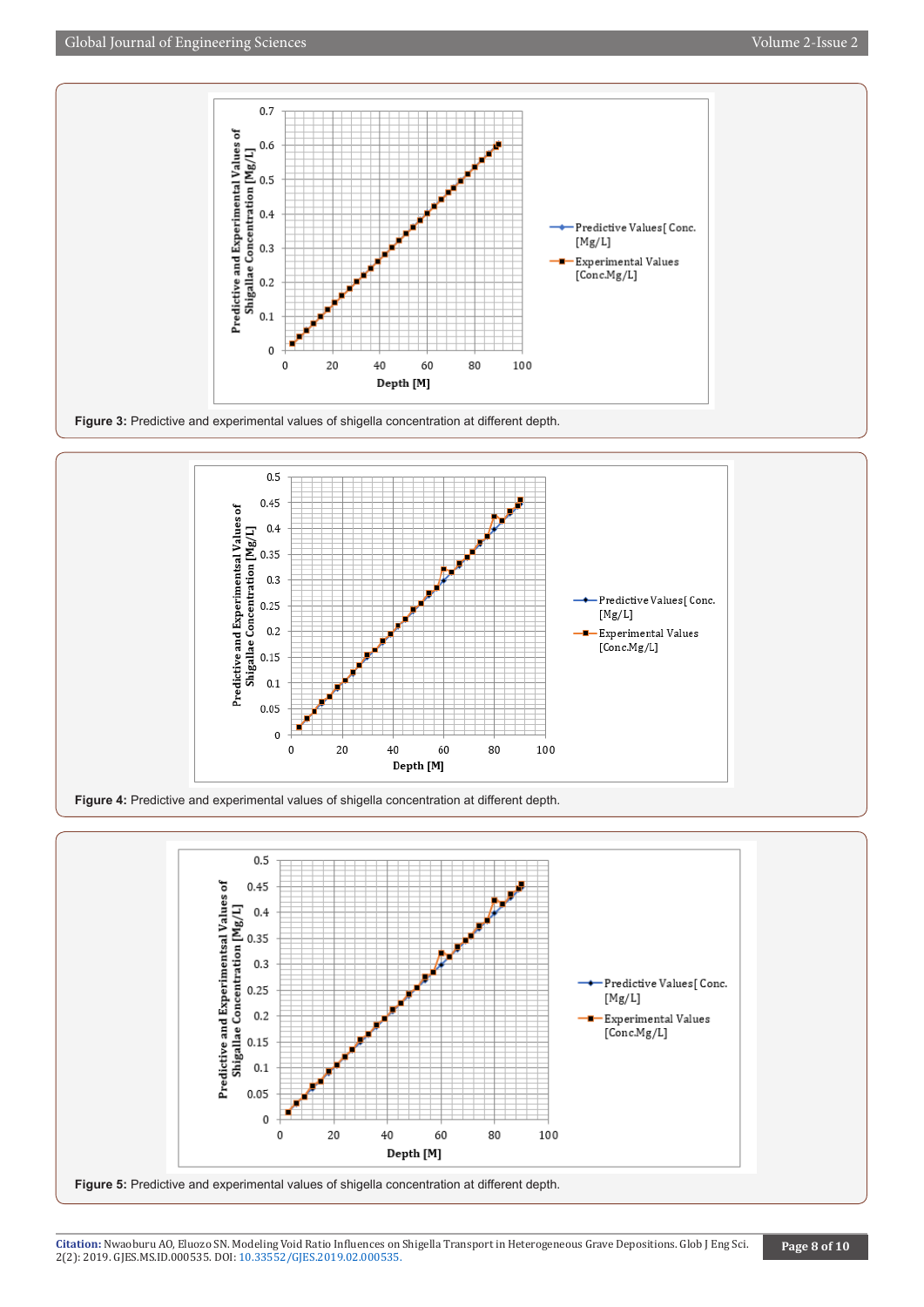





**Citation**: Nwaoburu AO, Eluozo SN. [Modeling Void Ratio Influences on](http://dx.doi.org/10.33552/GJES.2019.02.000535) Shigella Transport in Heterogeneous Grave Depositions. Glob J Eng Sci.<br>2(2): 2019. GJES.MS.ID.000535. DOI: 10.33552/GJES.2019.02.000535.